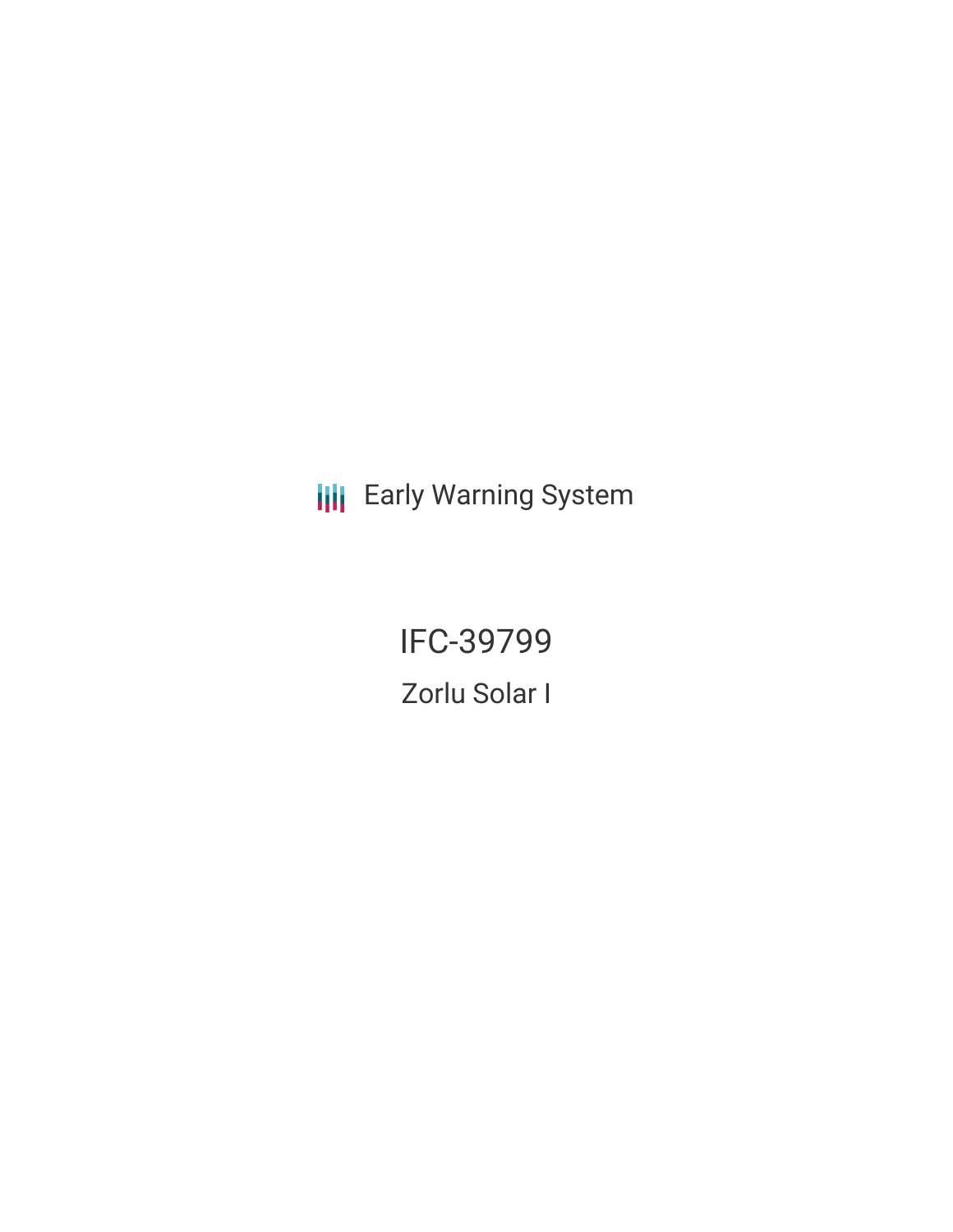

## **Quick Facts**

| <b>Countries</b>              | Pakistan                                |
|-------------------------------|-----------------------------------------|
| <b>Financial Institutions</b> | International Finance Corporation (IFC) |
| <b>Status</b>                 | Proposed                                |
| <b>Bank Risk Rating</b>       | B                                       |
| <b>Voting Date</b>            | 2017-12-11                              |
| <b>Borrower</b>               | Zorlu Solar Pakistan (PVT.) Limited     |
| <b>Sectors</b>                | Energy                                  |
| <b>Investment Type(s)</b>     | Loan                                    |
| <b>Loan Amount (USD)</b>      | $$25.60$ million                        |
| <b>Project Cost (USD)</b>     | \$102.20 million                        |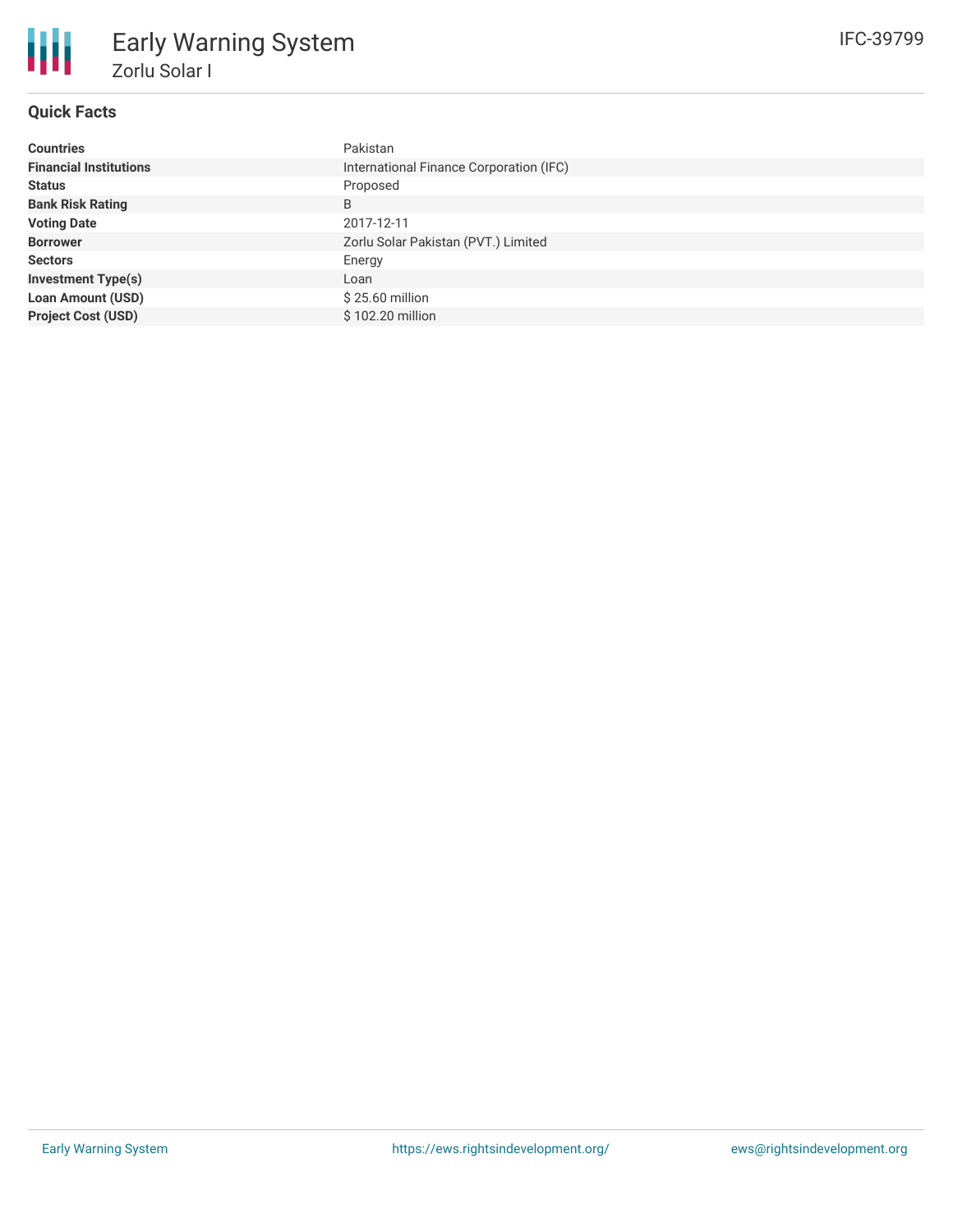

# **Project Description**

Zorlu Enerji is a Turkish power company with a total installed capacity of 1,090MW and with operations in Turkey, Pakistan and Israel. Zorlu Enerji is listed on the Istanbul Stock Exchange with a market capitalization of approx. US\$1 billion as of September 1, 2017, and is majority owned by Zorlu Holding A.S., a Zorlu family holding company. IFC has financed two prior projects with Zorlu Enerji, including the 135MW Rotor Elektrik wind project in Turkey and the 56.4MW wind project in Pakistan. The project consists of the construction, operation and maintenance of a 100MWp solar photovoltaic ("PV") power plant that will be located in the extension of the Quaid-e-Azam Solar Park in the Cholistan Desert in Punjab province, Pakistan (the "Project").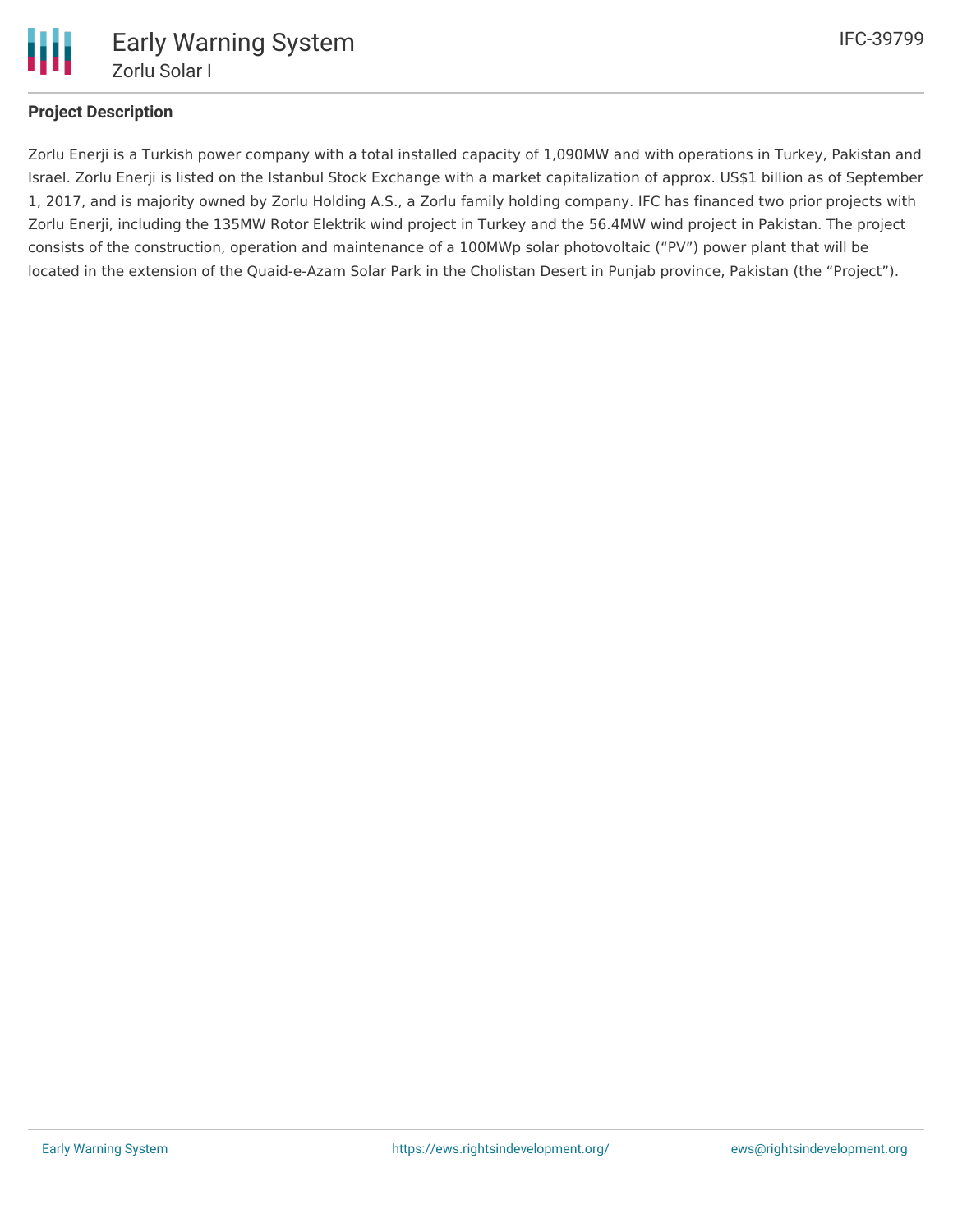

### **People Affected By This Project**

The Project will: (i) help add new generation capacity and reduce the significant power supply deficit in Pakistan; (ii) diversify the energy mix in Pakistan and help harness indigenous solar resource; (iii) help reduce sector generation costs and enhance affordability, (iv) deliver climate change benefits by avoidance of greenhouse gas emissions, and (v) promote increased private sector participation in Pakistan's renewable power sector.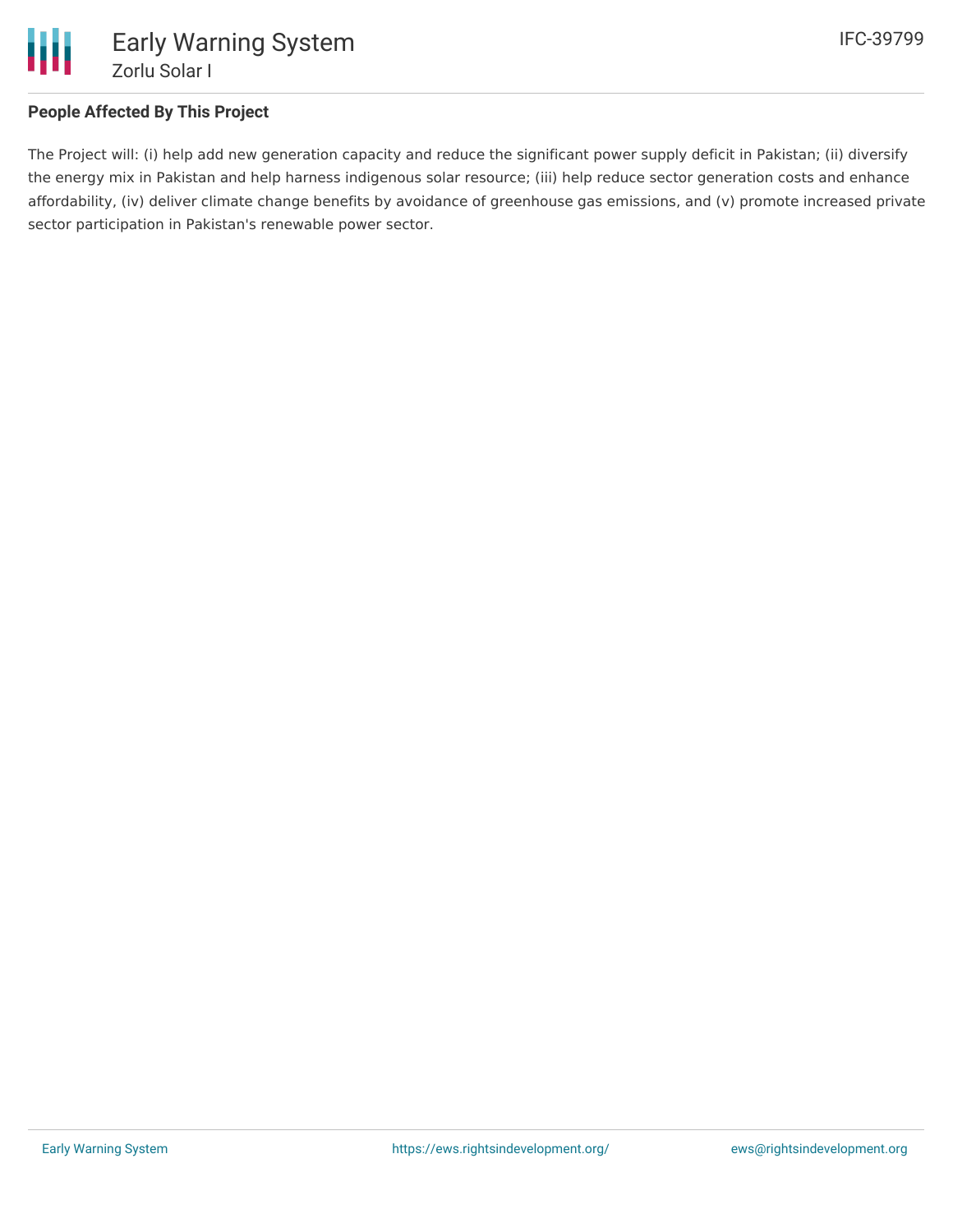#### **Investment Description**

• International Finance Corporation (IFC)